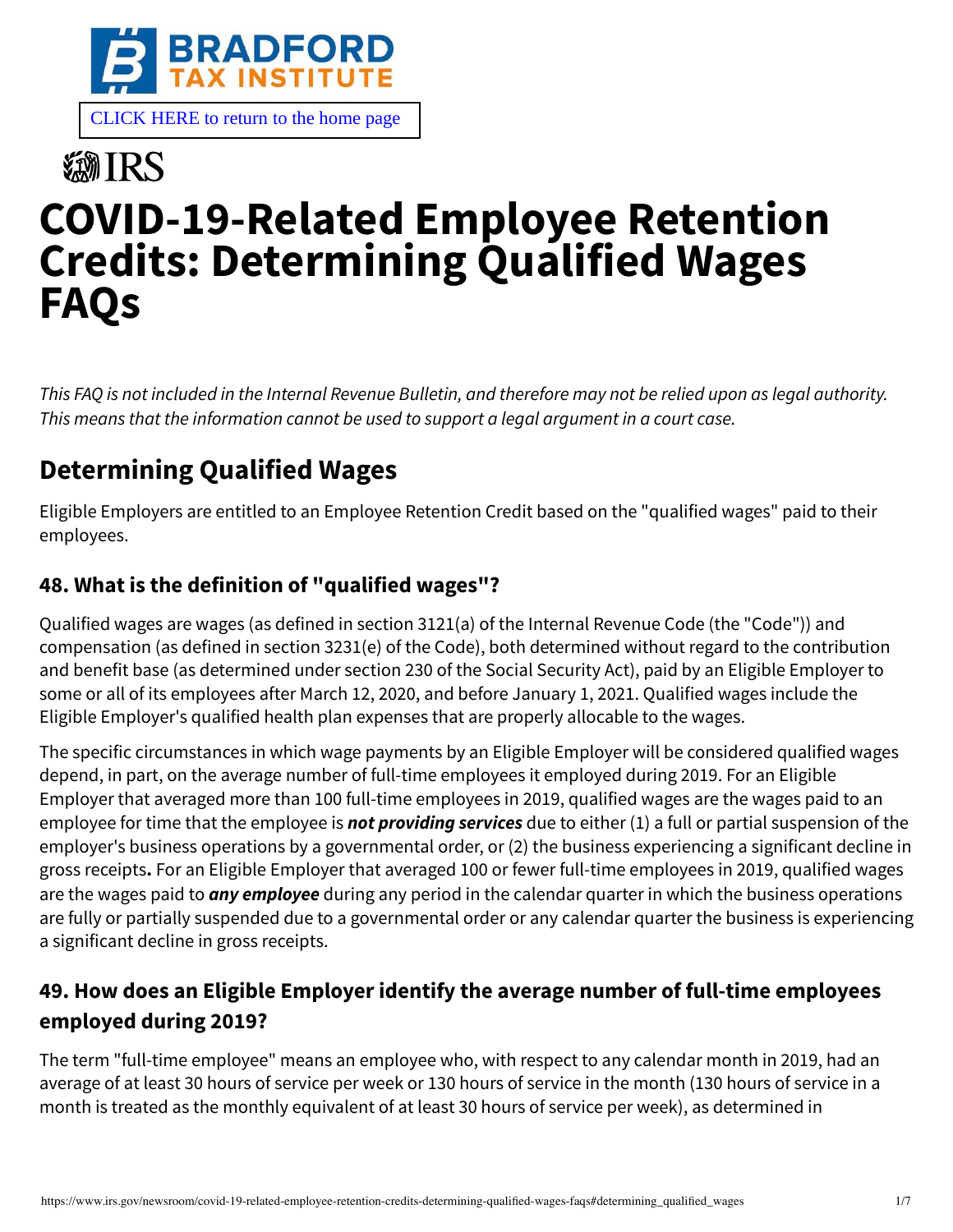accordance with section 4980H of the Internal Revenue Code. An employer that operated its business for the entire 2019 calendar year determines the number of its full-time employees by taking the sum of the number of full-time employees in each calendar month in 2019 and dividing that number by 12.

An employer that started its business operations during 2019 determines the number of its full-time employees by taking the sum of the number of full-time employees in each full calendar month in 2019 in which the employer operated its business and dividing by that number of months.

An employer that started its business operations during 2020 determines the number of its full-time employees by taking the sum of the number of full-time employees in each full calendar month in 2020 in which the employer operated its business and dividing by that number of months, consistent with the approach discussed above for employers that began business operations during 2019.

#### **50. Does an Eligible Employer identify the average number of full-time employees based on the aggregation rule?**

Yes. All entities are considered a single employer for purposes of determining the employer's average number of employees if: they are aggregated as a controlled group of corporations under section 52(a) of the Internal Revenue Code (the "Code"); are partnerships, trusts or sole proprietorships under common control under section 52(b) of the Code; or are entities that are aggregated under section 414(m) or (o) of the Code.

**Example:** Employers O and P each have 75 full-time employees, respectively. Employers O and P are corporations that have each issued a single class of common stock, and a single individual owns more than 80 percent of the common stock of both Employer O and Employer P. Employers O and P are therefore treated as a single Eligible Employer with more than 100 full-time employees for purposes of the Employee Retention Credit. Accordingly, each is eligible for the Employee Retention Credit only for wages paid to an employee that is not providing services due to either (1) a full or partial suspension of operations by governmental order, or (2) a significant decline in gross receipts.

## **51. May an Eligible Employer that averaged 100 or fewer employees during 2019 treat all wages paid to employees as qualified wages?**

Yes. An Eligible Employer that averaged 100 or fewer employees during 2019 may treat all wages paid to its employees after March 12, 2020, and before January 1, 2021, during any period in the calendar quarter in which the employer's business operations are fully or partially suspended due to a governmental order or a calendar quarter in which the employer experiences a significant decline in gross receipts as qualified wages, subject to the maximum of \$10,000 per employee for all calendar quarters.

## **52. May an Eligible Employer that averaged more than 100 full-time employees during 2019 treat all wages paid to employees as qualified wages?**

No. Eligible Employers that averaged more than 100 full-time employees for 2019 may not treat the wages paid to employees for the time that they provide services to the employer as qualified wages. For these employers, only wages paid to employees, after March 12, 2020, and before January 1, 2021, for the time they are not providing services during a calendar quarter in which the employer's business operations are fully or partially suspended due to a governmental order or in which the employer experiences a significant decline in gross receipts may be treated as qualified wages.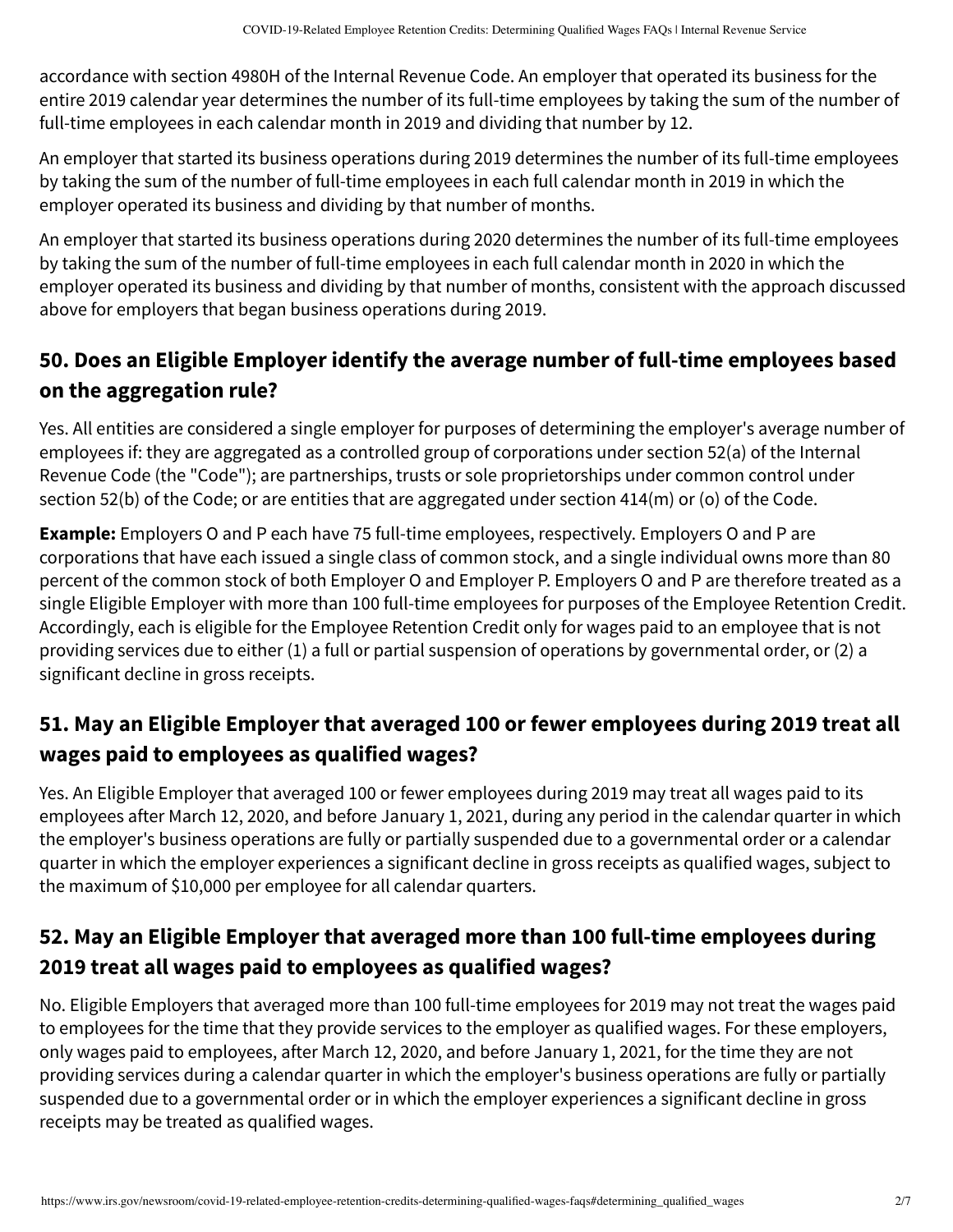**Example 1:** Employer Q, a local chain of full service restaurants in State X that averaged more than 100 full-time employees in 2019, is subject to a governmental order for restaurants to discontinue sit-down service to customers inside the restaurant, but may continue food or beverage sales to the public on a carry-out, drivethrough, or delivery basis. Employer Q continues to pay wages to kitchen staff and certain wait staff needed to facilitate fulfillment of carry-out orders. Wages paid to these employees for the time that they provide carry-out service are not qualified wages.

**Example 2:** Employer R averaged more than 100 full-time employees in 2019 and was forced to suspend operations at the end of the first calendar quarter in 2020. Its employees performed services during the first part of the calendar quarter but then stopped due to the suspension of operations; however, Employer R continued to pay the employees' normal wages for the entire quarter, including the period during which they were not providing services. The wages paid during the period when employees were not providing services are qualified wages.

# **53. May an Eligible Employer that averaged more than 100 full-time employees during 2019 claim an Employee Retention Credit for an increase in the amount of wages it paid its employees during the time that employees are not providing services?**

No. For Eligible Employers that averaged more than 100 full-time employees during 2019, qualified wages paid to an employee may not exceed what the employee would have been paid for working an equivalent duration during the 30 days immediately preceding the commencement of the full or partial suspension of the operation of the trade or business or the first day of the calendar quarter in which the employer experienced a significant decline in gross receipts. For a variable hour employee, the amount paid for working an equivalent duration during that 30-day period may be determined using any reasonable method. The method(s) that the Department of Labor has prescribed to determine the amount to pay an employee with an irregular schedule who is entitled to paid sick leave under the FFCRA would be considered reasonable for this purpose. For more information, see Department of Labor's [Temporary Rule: Paid Leave under the Families First Coronavirus Response Act.](https://www.dol.gov/agencies/whd/ffcra)

**Example:** Employer S, a grocery store chain that averaged more than 100 full-time employees in 2019, is subject to a governmental order limiting store hours. In response, Employer S has reduced the hours its employees work, but in order to incentivize those employees who continue to provide services, the employer increases the employees' rate of pay by \$1 an hour. Only the amounts paid to employees for time they are not providing services, and at the rate of pay in effect prior to the increase, would be considered qualified wages.

#### **54. May an Eligible Employer that averaged more than 100 full-time employees during 2019 treat the wages paid to hourly and non-exempt salaried employees for hours for which they are not providing services as qualified wages for purposes of the Employee Retention Credit?**

Yes. For an Eligible Employer that averaged more than 100 full-time employees in 2019, wages paid to hourly and non-exempt salaried employees for hours that the employees were not providing services would be considered qualified wages for the purposes of the Employee Retention Credit. For an employee who does not have a fixed schedule of work, the hours for which the employee is not providing services may be determined using any reasonable method. The method that the Eligible Employer would use to determine the employee's entitlement to leave under the Family and Medical Leave Act would be a reasonable method for this purpose. Similarly, the method(s) that the Department of Labor has prescribed to determine the number of hours for which an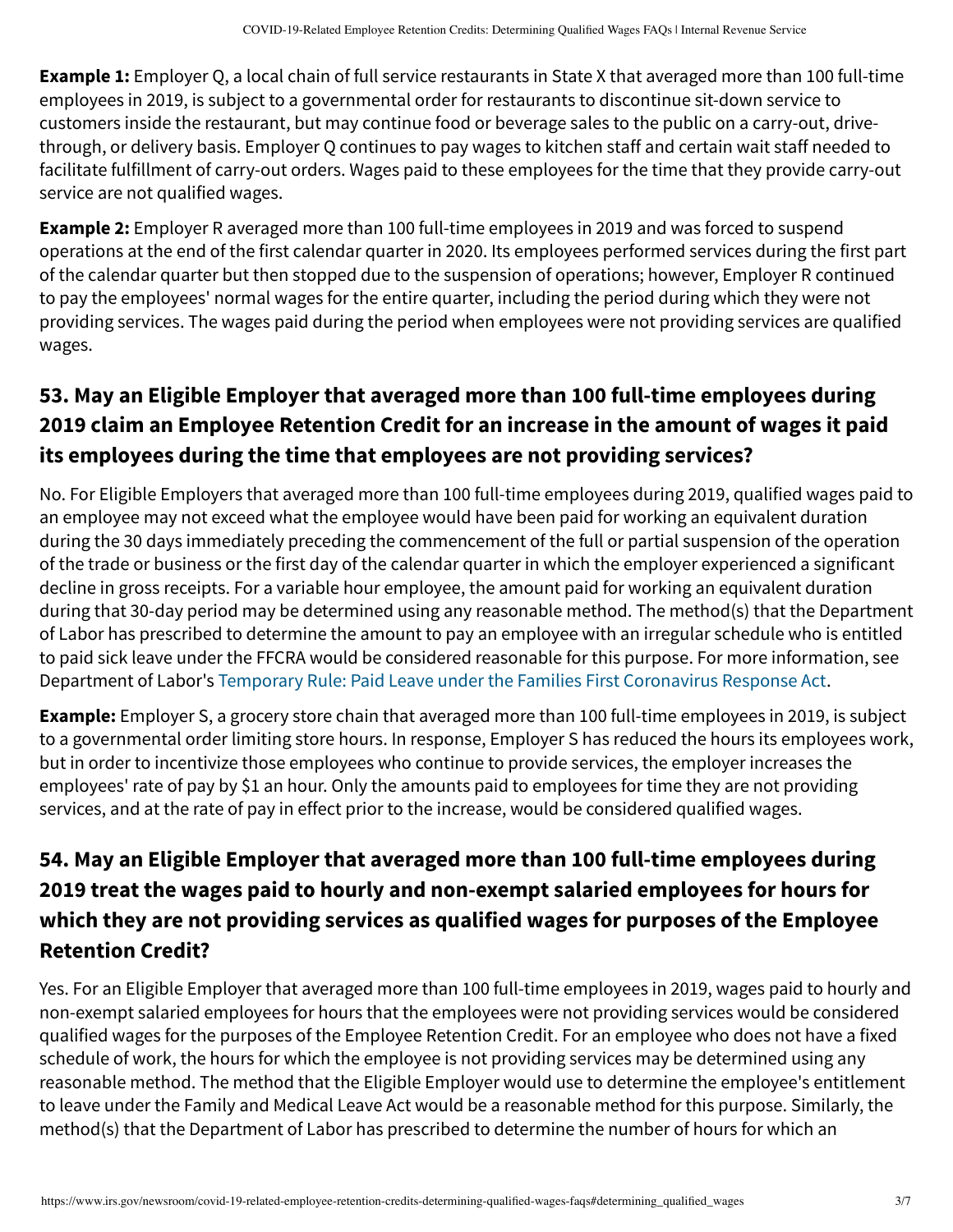employee with an irregular schedule is entitled to paid sick leave under the FFCRA would be considered [reasonable for this purpose. For more information, see Department of Labor's Temporary Rule: Paid Leave under](https://www.dol.gov/agencies/whd/ffcra) the Families First Coronavirus Response Act.

It is not reasonable for the employer to treat an employee's hours as having been reduced based on an assessment of the employee's productivity levels during the hours the employee is working.

Wages paid to the employees for hours for which they provided services are not considered qualified wages for purposes of the Employee Retention Credit.

**Example 1:** Employer T, a manufacturing business, that averaged more than 100 full-time employees in 2019, has several locations that are closed during the second quarter of 2020 due to a governmental order. Employer T continues to pay hourly employees who are not providing services at the closed locations 50 percent of their normal hourly wage rates. Employer T also reduced headquarters' administrative staff hours by 40 percent, but continues to pay them at 100 percent of their normal hourly wage rates. For employees who are not providing services due to the closure of their location, but are receiving 50 percent of their normal hourly wage rates, Employer T may treat the wages paid as qualified wages for purposes of the Employee Retention Credit. For the administrative staff whose hours were reduced by 40 percent, but who are paid for 100 percent of the normal wage rate, Employer T may treat the 40 percent of wages paid for time that these employees are not providing services as qualified wages for purposes of the Employee Retention Credit. The 60 percent of wages that Employer T pays the administrative staff for hours during which the employees are actually providing services is not considered qualified wages for purposes of the Employee Retention Credit.

**Example 2:** Employer U, in the business of staging homes that are for sale, averaged more than 100 full-time employees in 2019. Employer U's non-exempt salaried employees cannot perform their usual services of delivering and installing furniture to be used in staging houses because open houses are prohibited in its service area during the second quarter of 2020. However, the employees are required to provide Employer U with periodic status updates about furniture that has been leased out and other administrative matters. Employer U continues to pay wages to employees at their normal rates even though the employees cannot provide their normal services. Employer U has determined that its employees are working 20 percent of the time. Employer U is entitled to treat 80 percent of the wages paid as qualified wages and claim an Employee Retention Credit for 80 percent of the wages paid.

# **55. May an Eligible Employer that averaged more than 100 full-time employees during 2019 treat wages paid to exempt salaried employees for time for which they are not providing services as qualified wages for purposes of the Employee Retention Credit?**

Yes. For an Eligible Employer that averaged more than 100 full-time employees during 2019, the wages paid after March 12, 2020, and before January 1, 2021, to exempt salaried employees for the time that they are not providing services would be considered qualified wages for purposes of the Employee Retention Credit. An Eligible Employer may use any reasonable method to determine the number of hours that a salaried employee is not providing services, but for which the employee receives wages either at the employee's normal wage rate or at a reduced wage rate. Reasonable methods include the method (or methods) the employer uses to measure exempt employees' entitlement to leave on an intermittent or reduced leave schedule under the Family and Medical Leave Act, or the method the employer uses to measure exempt employees' entitlement to and usage of paid leave under the employer's usual practices. It is not reasonable for the employer to treat an employee's hours as having been reduced based on an assessment of the employee's productivity levels during the hours the employee is working.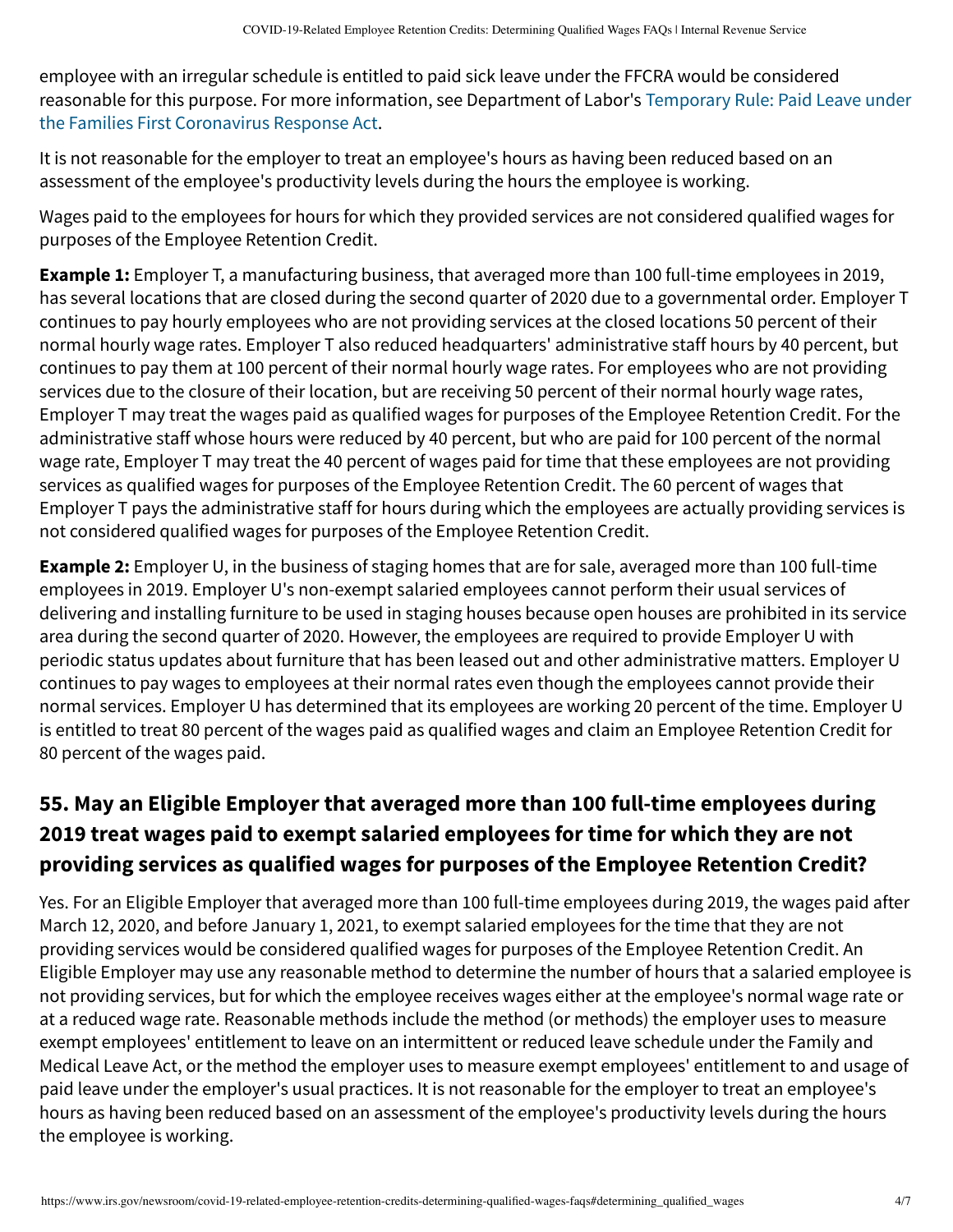**Example 1:** Employer V, a large fitness club business that employed an average of more than 100 full-time employees in 2019, closed all of its locations in City B by order of City B's mayor. Employer V continues to pay its exempt managerial employees their regular salaries. While the clubs are closed and there is not sufficient administrative work to occupy the managerial employees full-time, they continue to perform some accounting and similar administrative functions. Employer V has determined, based on the time records maintained by employees, that they are providing services for 10 percent of their typical work hours. In this case, 90 percent of wages paid to these employees during the period the clubs were closed are qualified wages.

**Example 2:** Employer W, a large consulting firm that employed an average of more than 100 full-time employees in 2019, closed its offices due to various governmental orders and required all employees to telework. Although Employer W believes that some of its employees may not be as productive while working remotely, employees are working their normal business hours. Because employees' work hours have not changed, no portion of the wages paid to the employees by Employer W are qualified wages.

#### **56. May an Eligible Employer treat wages paid to employees pursuant to a pre-existing vacation, sick and other personal leave policy as qualified wages for purposes of the Employee Retention Credit?**

If the Eligible Employer averaged more than 100 full-time employees in 2019, the employer may not treat as qualified wages amounts paid to employees for paid time off for vacations, holidays, sick days and other days off. These wages are paid pursuant to existing leave policies that represent benefits accrued during a prior period in which the employees provided services and are not wages paid for time in which the employees are not providing services.

However, if the Eligible Employer averaged 100 or fewer full-time employees in 2019, all wages paid to employees during the period of the full or partial suspension of operations or the significant decline in gross receipts, even if under a pre-existing vacation, sick and other leave policy, may be qualified wages for purposes of the Employee Retention Credit (unless the wages are qualified sick and/or family leave wages under sections 7001 and 7003 of the FFCRA).

#### **57. May an Eligible Employer treat payments made to former employees who have terminated employment as qualified wages for purposes of the Employee Retention Credit?**

No. Payments, including severance payments, made to a former employee following termination of employment are not considered qualified wages for purposes of the Employee Retention Credit. Payments may be considered qualified wages only if the payments are made to an employee who continues to be employed by the Eligible Employer. Payments made in connection with a former employee's termination of employment are not qualified wages because they are payments for the past employment relationship and thus are not attributable to the time for which the Employee Retention Credit may be claimed. See United States v. Quality Stores, Inc., 572 U.S. 141 (2014). Whether an employee has terminated employment is based on all of the facts and circumstances, including whether the employer has treated the employment relationship as terminated for purposes other than the continuation of wage payments.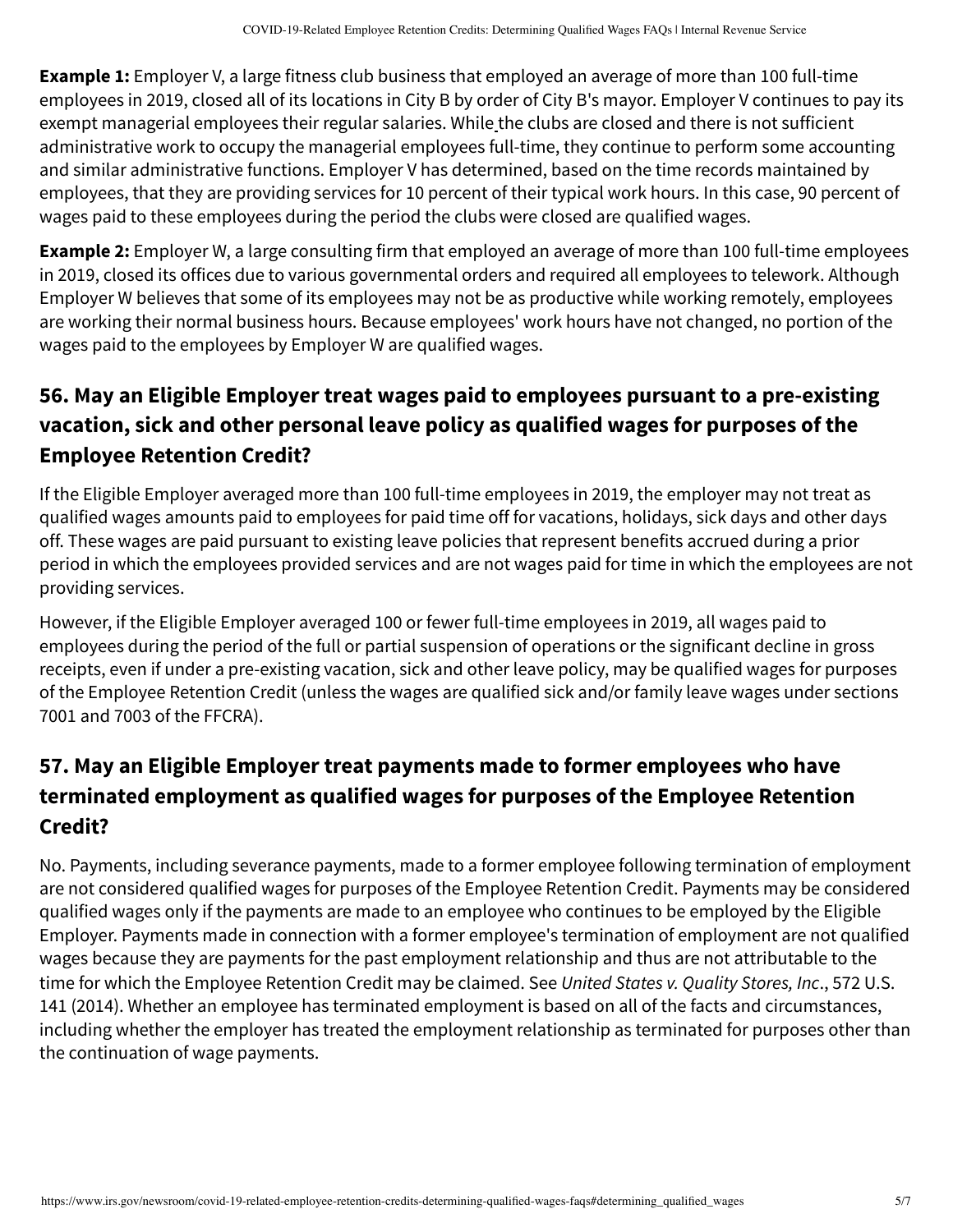#### **58. If an amount an Eligible Employer pays to an employee is exempt from social security and Medicare taxes, can the Eligible Employer still claim the Employee Retention Credit on the amount paid to that employee? (updated June 19, 2020)**

No. The Employee Retention Credit is allowed on qualified wages paid to employees; an amount must constitute wages within the meaning of section 3121(a) of the Internal Revenue Code (the "Code") (or must constitute qualified health plan expenses allocable to such wages) in order to fall within the definition of qualified wages.

**Example 1:** A church in State X employs an ordained minister; the minister is a common law employee of the church. The governor of State X issues an executive order limiting gatherings of more than 10 people. As a result, the church suspends Sunday worship services, but continues to pay the minister's salary and parsonage allowance. The minister's salary and parsonage allowance do not constitute wages within the meaning of section 3121(a) of the Code and therefore are not qualified wages for purposes of the Employee Retention Credit.

**Example 2:** A group of licensed real estate agents at Real Estate Brokerage Firm Y receive substantially all their payments for services directly related to home sales and perform services under a written contract providing that they will not be treated as employees for federal tax purposes. Therefore, the licensed real estate agents at Real Estate Brokerage Firm Y are treated as statutory nonemployees under the Code. Amounts paid to the licensed real estate agents at Real Estate Brokerage Firm Y do not constitute wages within the meaning of section 3121(a) of the Code and therefore are not qualified wages for purposes of the Employee Retention Credit.

**Example 3:** Employer Z offers its employees various benefits that provide for pre-tax salary reduction contributions, including a qualified 401(k) plan, a fully-insured group health plan, a dependent care assistance program satisfying the requirements of section 129 of the Internal Revenue Code (Code), and qualified transportation benefits satisfying the requirements of section 132(f) of the Code. Employer Z also makes matching and nonelective contributions to the qualified 401(k) plan and pays the portion of the cost of maintaining the group health plan remaining after the employees' share.

Employer Z may treat as qualified wages the amounts its employees contribute as pre-tax salary reduction contributions to the qualified 401(k) plan because those amounts are wages within the meaning of section 3121(a) of the Code.

Employer Z may also treat all amounts paid toward maintaining the group health plan (including any employee pre-tax salary reduction contribution) as qualified health plan expenses that may be allocated to wages. See ["Does the amount of qualified health plan expenses include both the portion of the cost paid by the Eligible](https://www.irs.gov/node/78126#63) Employer and the portion of the cost paid by the employee?"

Employer Z may not treat as qualified wages the amounts Employer Z contributes as matching or nonelective contributions to the qualified 401(k) plan, nor may it treat as qualified wages any employee pre-tax salary reduction contributions toward the dependent care assistance program or qualified transportation benefits. These amounts do not constitute wages within the meaning of section 3121(a) of the Code and therefore are not qualified wages for purposes of the Employee Retention Credit.

## **59. Are wages paid by an employer to employees who are related individuals considered qualified wages?**

No. Wages paid to related individuals, as defined by section 51(i)(1) of the Internal Revenue Code (the "Code"), are not taken into account for purposes of the Employee Retention Credit. A related individual is any employee who has of any of the following relationships to the employee's employer who is an individual: